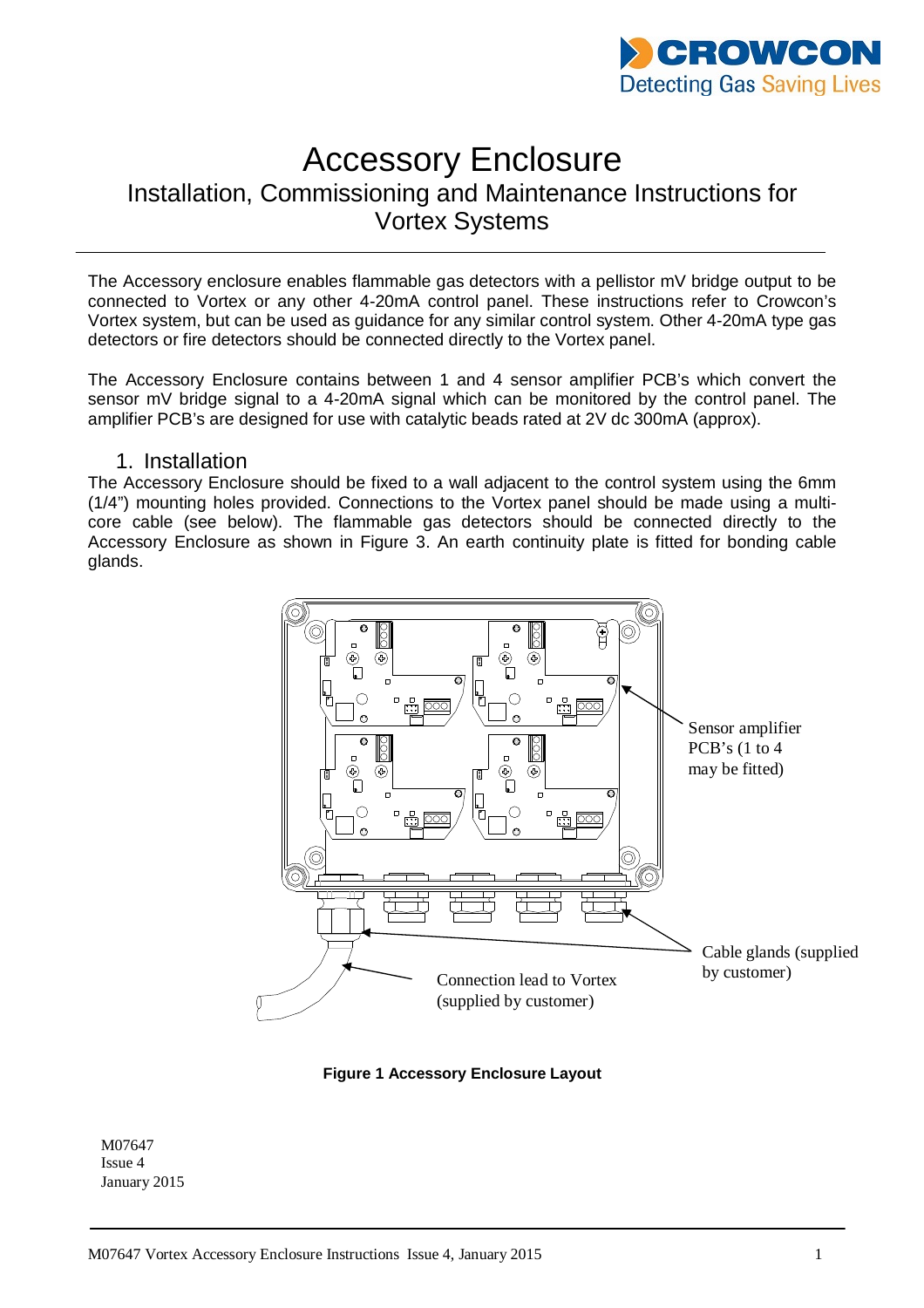# Connecting to Vortex

Each amplifier PCB fitted within the Accessory Enclosure must be connected to a separate input channel on the Vortex Quad Input Module (see the Vortex manual Page 63 for details). The appropriate input channel should be set as 'Detector Sink' (see Vortex manual Page 22). A typical wiring diagram is shown below, and should be repeated for each amplifier PCB fitted. A screened multi-core cable with minimum  $0.5$ mm<sup>2</sup> conductors should be used for connecting the enclosure. It is recommended that the enclosure be fitted close to the Vortex, however the connecting cable can be up to 100m in length provided the Accessory Enclosure is not mounted in a hazardous area.



**Figure 2 Amplifier PCB to Vortex Wiring**

# Connecting Detectors



**Figure 3 Accessory Enclosure Wiring**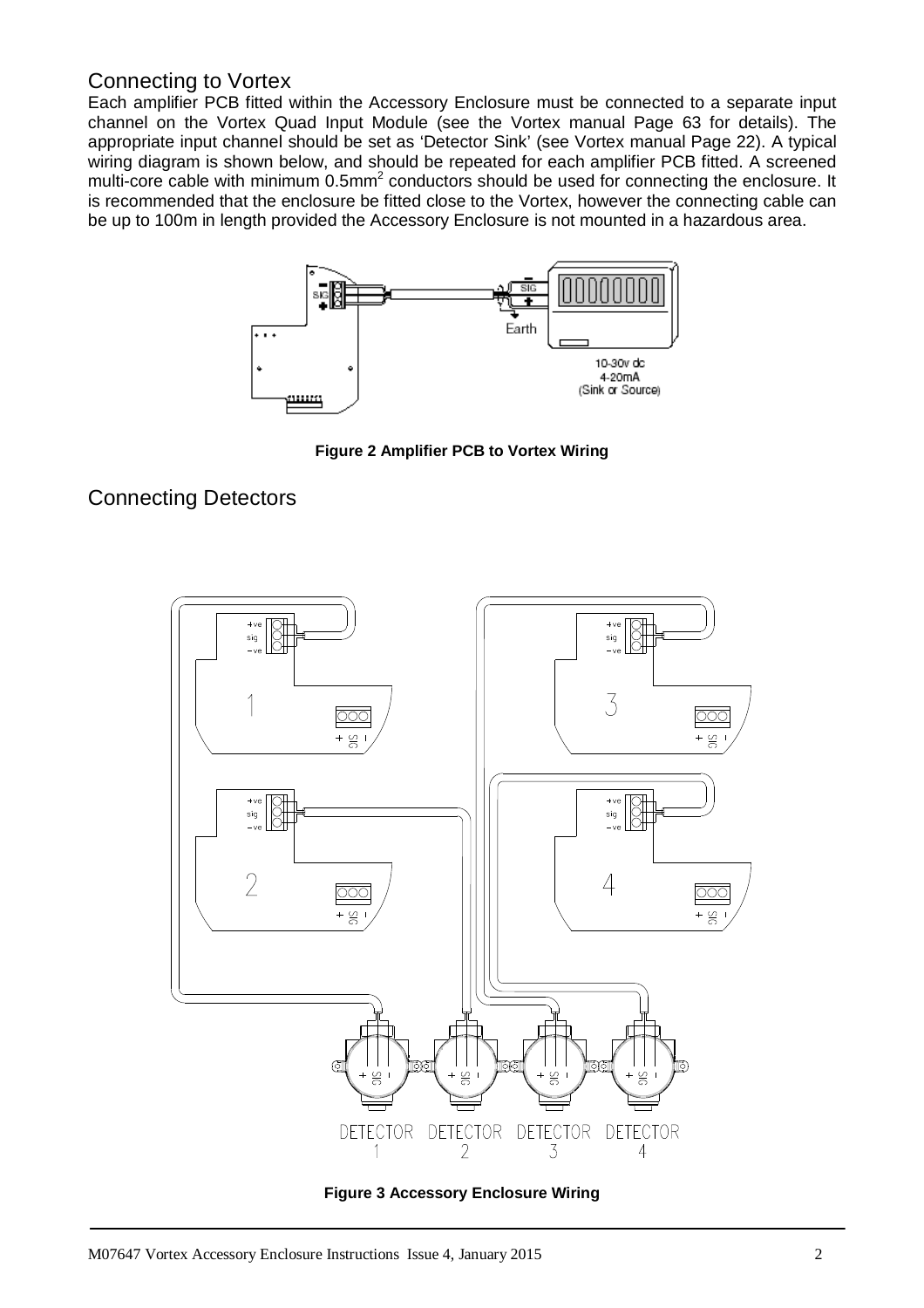*Warning: The Accessory Enclosure is designed only for use with 24Vdc 4-20mA control systems, on no account must mains voltages be applied to the product.* 

Connect the positive, signal and negative terminals of the detector to the corresponding terminals of the appropriate Accessory Enclosure amplifier PCB using cable with a minimum core size of 1.0mm<sup>2</sup> (2.5mm<sup>2</sup> maximum). Crowcon recommend the use of steel wire armoured cable, but other cables types may be used provided appropriate standards are met.

**Important: please note the correct polarity of the detector and the amplifier PCB, ensure that connections are made as shown in Figure 2 (i.e. +ve to +ve, -ve to –ve, sig to sig). If Crowcon's Xgard Type 3 detectors are to be connected to the accessory enclosure please ensure connections within the Xgard PCB are made with the polarity shown above (the Xgard -ve terminal is top, the +ve terminal is bottom). Remove and disregard labels that may be fitted to the detector PCB showing an inverted polarity.**

Four detector cable holes are provided for M20 or ½"NPT cable glands. Gland holes are accessed by removing the blanking plugs. Cables screens should be earthed using the grounding plate fitted inside the Accessory Enclosure. The amplifier PCB's are designed to allow detectors to be fitted up to 1km (0.6 miles) from the Accessory Enclosure.

## 2. Commissioning

The following procedures should be repeated for each detector connected to the Accessory Enclosure.

- 1. When the detector has been connected, ensure that the 'Head Volt' potentiometer VR5 (see figure 3) on the amplifier PCB is set to its fully clockwise position (a clicking sound will be heard when the potentiometer travel is at its limit). This will ensure excessive voltage is not applied to the detector when power is applied.
- 2. Connect the Accessory Enclosure to the Vortex panel and apply power.
- 3. Access the detector and measure the voltage between the '+' and '-' terminals, adjust VR5 on the amplifier PCB until 2Vdc +/- 0.1Vdc is obtained at the detector.
- 4. Leave the sensor to stabilise for 1 hour.
- 5. The amplifier must be balanced to achieve correct operation. Connect a volt meter set to the mV range to test points T1 (see figure 3), and adjust VR4 until the meter reads '0.00mV'. Re-connect the test leads to test points TP3 and TP4 and adjust VR3 until the meter reads '0.00mV'. the detector and amplifier are now balanced

#### **Zeroing the detector**

6. Connect a volt meter to the test points marked 'TP1' and 'TP2' (see figure 3). **Ensure the detector is in clean air** and adjust the potentiometer marked ZERO (VR1) so that the meter reads 40mV. Check the Vortex channel display reads zero, if adjustment is required follow the instructions given in the Vortex manual.

#### **Calibrating the detector (ensure the Vortex is inhibited prior to calibration to prevent false alarms and/or shutdowns).**

7. With the volt meter still connected to the test points marked 'TP1' and 'TP2' and apply 50% LEL calibration gas to the detector at a flow rate of 0.5 to 1 litre per minute. Allow the gas reading to stabilise (usually 30 to 60 seconds) and adjust the potentiometer marked CAL (VR2) so that the meter reads 120mV. Check that the Vortex display reads 50% LEL, if adjustment is required follow the instructions given in the Vortex manual. Remove the gas and ensure the reading returns to zero.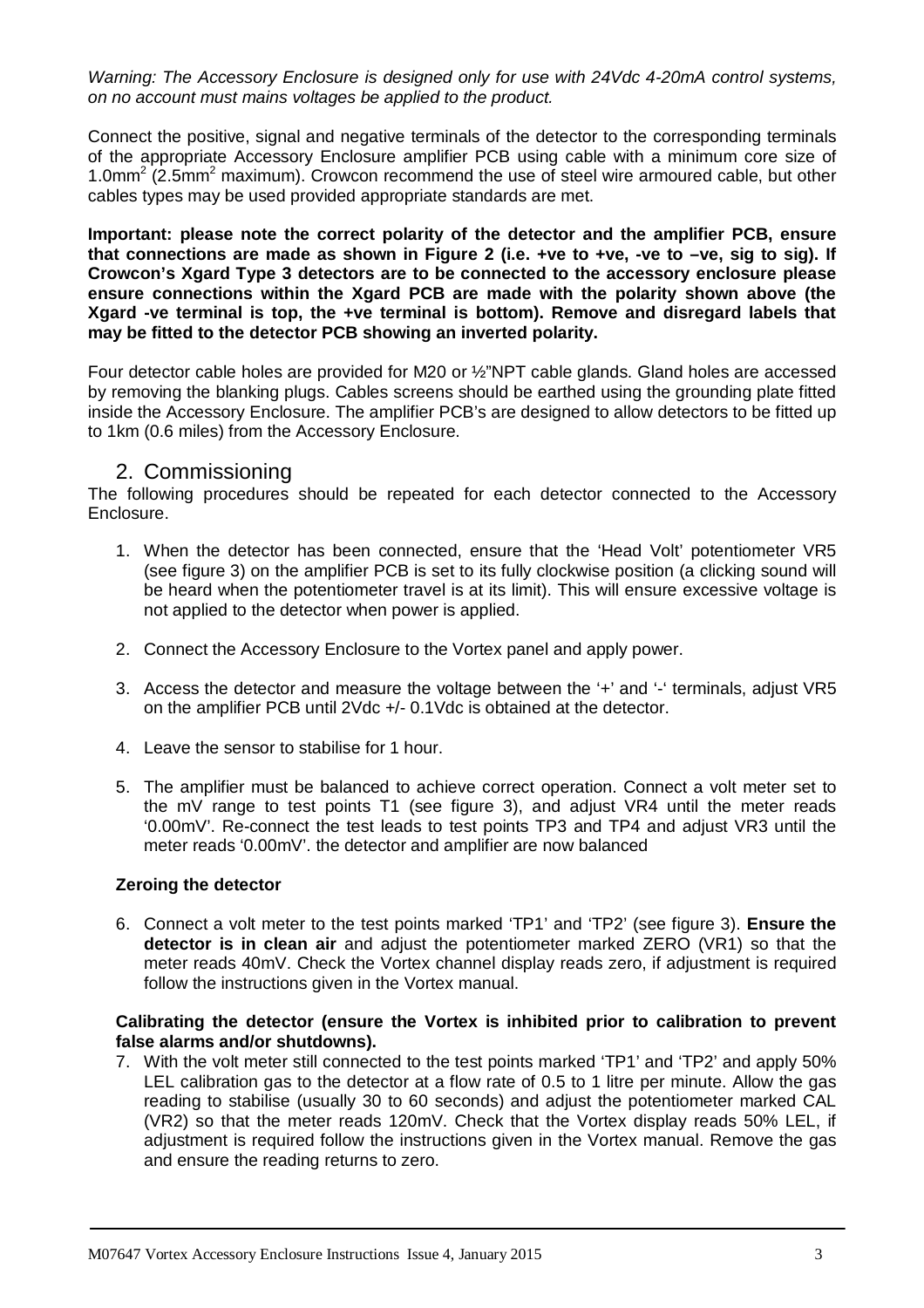Note: If the gas reading appears to go negative when gas is applied it is highly likely that the detector '+' and '-' connections are inverted. Reverse the connections and re-balance, zero and calibrate the detector. Once calibration is complete on all sensors the Accessory Box can be closed and the Vortex should be taken out of inhibit state.



**Figure 3 Amplifier PCB Layout**

## 3. Maintenance

Detectors connected via an Accessory Enclosure should be calibrated and maintained in accordance with the instructions provided with them. As a minimum Crowcon recommends that detectors are tested every six months and re-calibrated as necessary.

All alarm output functions from the control panel should be verified on a six-monthly basis, and connections between the Accessory Enclosure and the detectors and control panel should be check to ensure they are secure.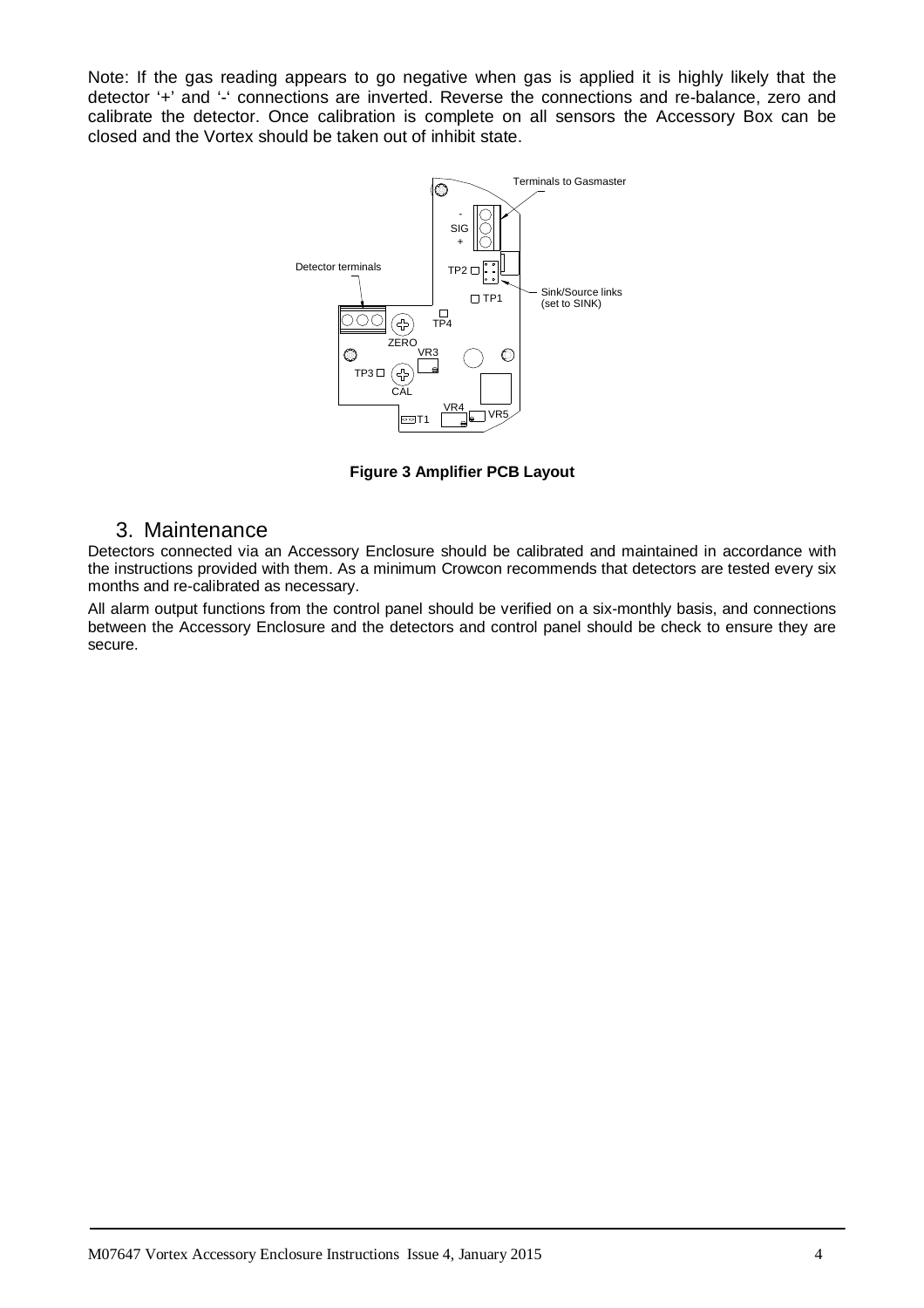# 4. Specifications

Part Numbers (compatible with Xgard Type 3, Xgard Type 4 and Xsafe mV): C011013: Single amplifier PCB C011014: Two amplifier PCB's C011015: Three amplifier PCB's C011016: Four amplifier PCB's

### **Electrical Data**

| NOT CERTIFIED FOR USE IN A HAZARDOUS AREA                                             |
|---------------------------------------------------------------------------------------|
| 3 wire, 18 - 30Vdc (24V nominal)                                                      |
| 50mA per detector                                                                     |
| Catalytic Beads 2Vdc (nominal) 300mA                                                  |
| Signal: 10-20mV per % CH4 typical                                                     |
| Maximum detector cable length: 1km (0.6 miles) using 1.0mm <sup>2</sup> (17AWG) cable |
| 4~20mA (link selectable as sink or source)                                            |
| Maximum loop resistance in source mode is 450R                                        |
| $<$ 3m $A$                                                                            |
|                                                                                       |

#### **Mechanical Data**

Dimensions: 220mm (8.6") x 168mm (6.6") x 107mm (4.2") Weight:  $1.5Kg (3.3)$  approx. Mounting: Four 6mm (1/4") mounting holes at 130mm (5.1") x 180mm (7.1") centres

#### **Environmental Data**

Ingress protection:<br>
Humidity: 0~95% RH (no  $0 - 95%$  RH (non-condensing) Temperature:  $-10 \sim +50\degree C$  (14 to 122 $\degree F$ )

#### **Spare Parts an Accessories**

| Amplifier PCB:                   | S011753/2 |
|----------------------------------|-----------|
| Connector loom                   | E07632    |
| (for fitment to a control panel) |           |

## 5. Warranty

#### **Warranty Statement**

This equipment leaves our works fully tested and calibrated. If within the warranty period of 1 year, the equipment is proved to be defective by reason of faulty workmanship or material, we undertake at our discretion either to repair or replace it free of charge, subject to the conditions below.

#### **Warranty Procedure**

To facilitate efficient processing of any claim, contact our customer support team on 01235 557711 with the following information:

Your contact name, phone number, fax number and email address. Description and quantity of goods being returned, including any accessories. Instrument serial number(s). Reason for return.

Obtain a Returns form for identification and traceability purpose. This form may be downloaded from our website 'crowconsupport.com', along with a returns label, alternatively we can 'email' you a copy.

#### **Instruments will not be accepted for warranty without a Crowcon Returns Number ("CRN"). It is essential that the address label is securely attached to the outer packaging of the returned goods.**

Units returned to Crowcon as faulty and are subsequently found to be 'fault free' or requiring service, may be subject to a handling and carriage charge.